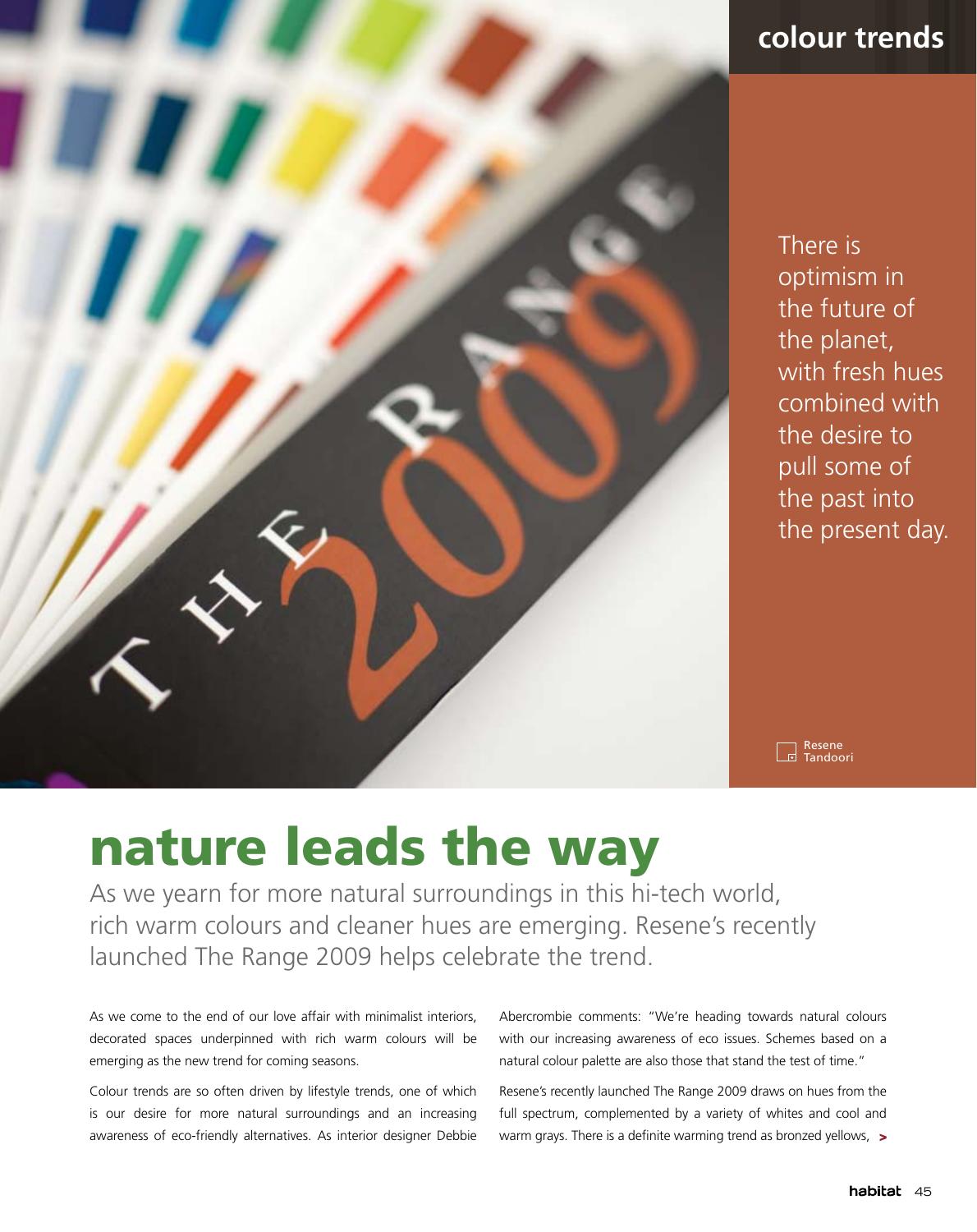burnished oranges, earthy and tan browns, nature-inspired greens, vivid reds and reddened purples meet slate blues and soft neutrals.

Hues in The Range 2009 seem familiar and comfortable, with fewer daring bolds compared to earlier in the decade.

The excitement of the internet revolutionised the last decade and brought with it a bevy of hi-tech advances. As we have become increasingly surrounded by gadgets there has been a partial rebellion, a desire to reach back to artisan and natural designs to make modern day life more emotional and less hi-tech and untouchable.

This yearning back to the 'simpler' life, has also been seen in the move towards organic foods and handmade products. Electronic gadgets once seen as a luxury, are now commonplace, so much so that handcrafted items are the new luxury. Handmade, thoughtful, one-of-a-kind home furnishings and accents balance our feelings in a world we cannot control. Consumers are looking for products that look old and handmade, not mass produced, for an emotional connection to their possessions. Urban sophistication has been reinvented with the melding of technology with nature.

It's no surprise then, that green continues to anchor the palette, ranging from healthy greens drawn from landscapes and agriculture to clean greens.

In The Range 2009 we see this environmental focus underpinning a variety of hues, as even the reds and purples tend towards vegetal colours.

That trend also continues into timber colours, with dark shades like wenge, being replaced by paler varieties like bamboo. "We have done dark timber cabinetry to death," says Debbie.

Neutral schemes will always have their place, says interior designer Rachael Buxton. "Some people will always feel more comfortable using mostly neutrals but will bring colour in through accents, such as a colourful chair or ornaments or patterned cushion."

"There is a definite resurgence of the use of colour, moving away from bland interiors. Also, cleaner, clearer colours are coming through rather than the sludgy, greyed tones we've been using," says Rachael.

"With an understated chic and an environmental underpinning, the hues of The Range 2009 are brought together in a warm palette of wellbeing."

While colours may be becoming clearer, the prevalence of mid tones means that we are using colour in gentle harmony rather than as a dramatic contrast. Again, this points to our need for comfort and relaxation in a jarring, busy world. Varying sheen levels and textures provide visual interest rather than strong chromatic contrasts.

New Zealanders and Australians are well-known for their desire to change homes regularly but in these days of economic uncertainty and flattening real estate markets, many of us are deciding to stay put and change what we already have. Paint is an affordable way to quickly change the look of an interior, and colour can instantly change the character of a room.

Colour's power to lift the human psyche is well recognised and a key driver along with growing consumer demand for choice towards greater colour use in all areas.

# "With an understated chic and an environmental underpinning, the hues of The Range 2009 are brought together in a warm palette of wellbeing."

Even the kitchen is becoming more colourful, after years of white cabinetry. Appliances are no longer necessarily stainless steel or white, as leading manufacturers tempt our palates with wider colour choices.

The kitchen continues to morph from a place of cooking to a family haven, where families come together to assemble, socialise and eat. H